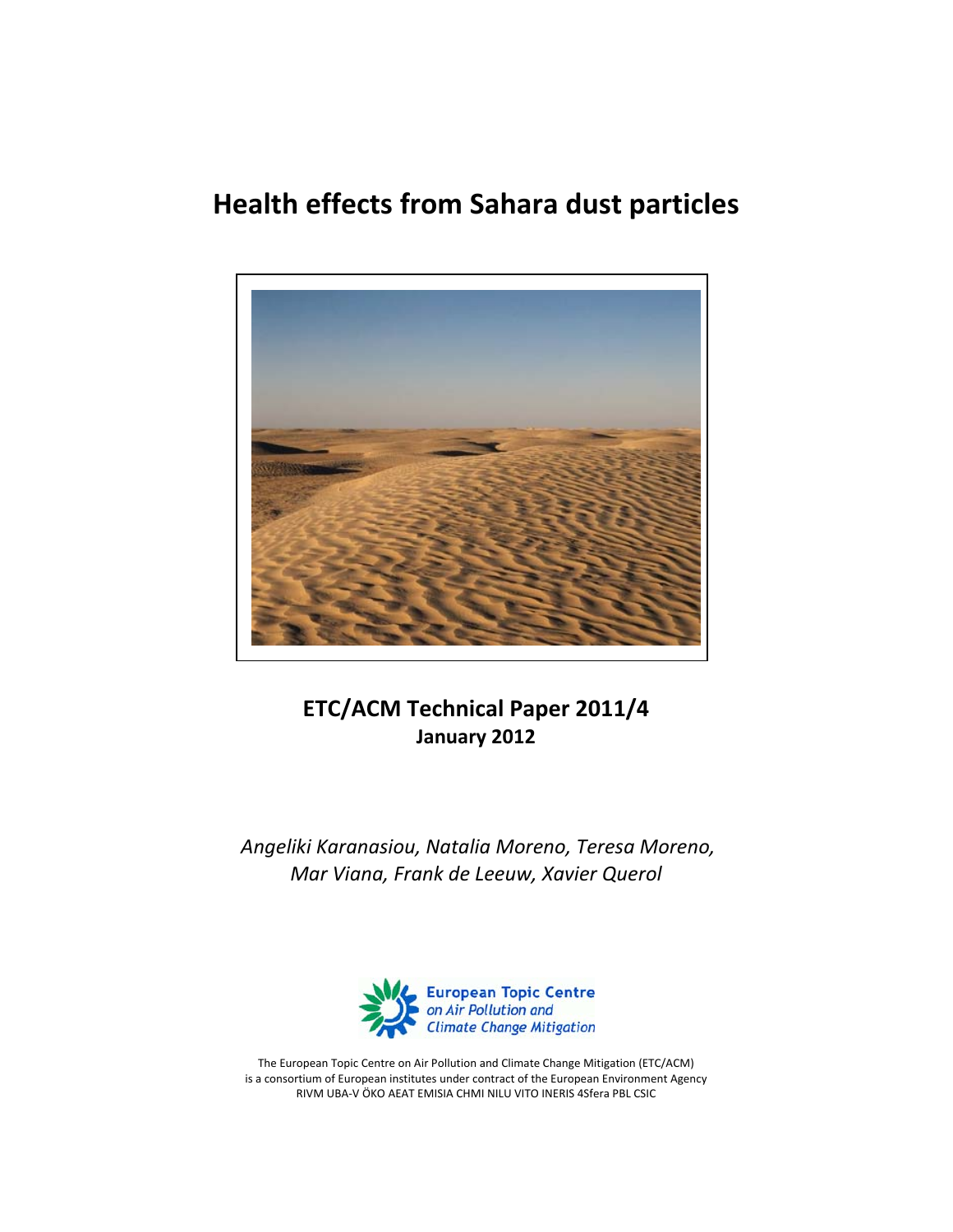#### *Front page picture:*

*Sahara with dust particles in the atmosphere being transported to and deposited in Europe; beeldbank RIVM*

#### *Author affiliation:*

Angeliki Karanasiou, Natalia Moreno, Teresa Moreno, Mar Viana, Xavier Querol: Institute of Environmental Assessment and Water Research *(IDAEA‐CSIC), Barcelona, Spain*

*Frank de Leeuw: National Institute for Public Health and the Environment (RIVM), Bilthoven, The Netherlands*

#### **DISCLAIMER**

This ETC/ACM Technical Paper has not been subjected to European Environment Agency (EEA) member country review. It does not represent the formal views of the EEA.

*© ETC/ACM, 2012. ETC/ACM Technical Paper 2011/4 European Topic Centre on Air Pollution and Climate Change Mitigation PO Box 1 3720 BA Bilthoven The Netherlands Phone +31 30 2748562 Fax +31 30 2744433 Email etcacm@rivm.nl Website http://acm.eionet.europa.eu/*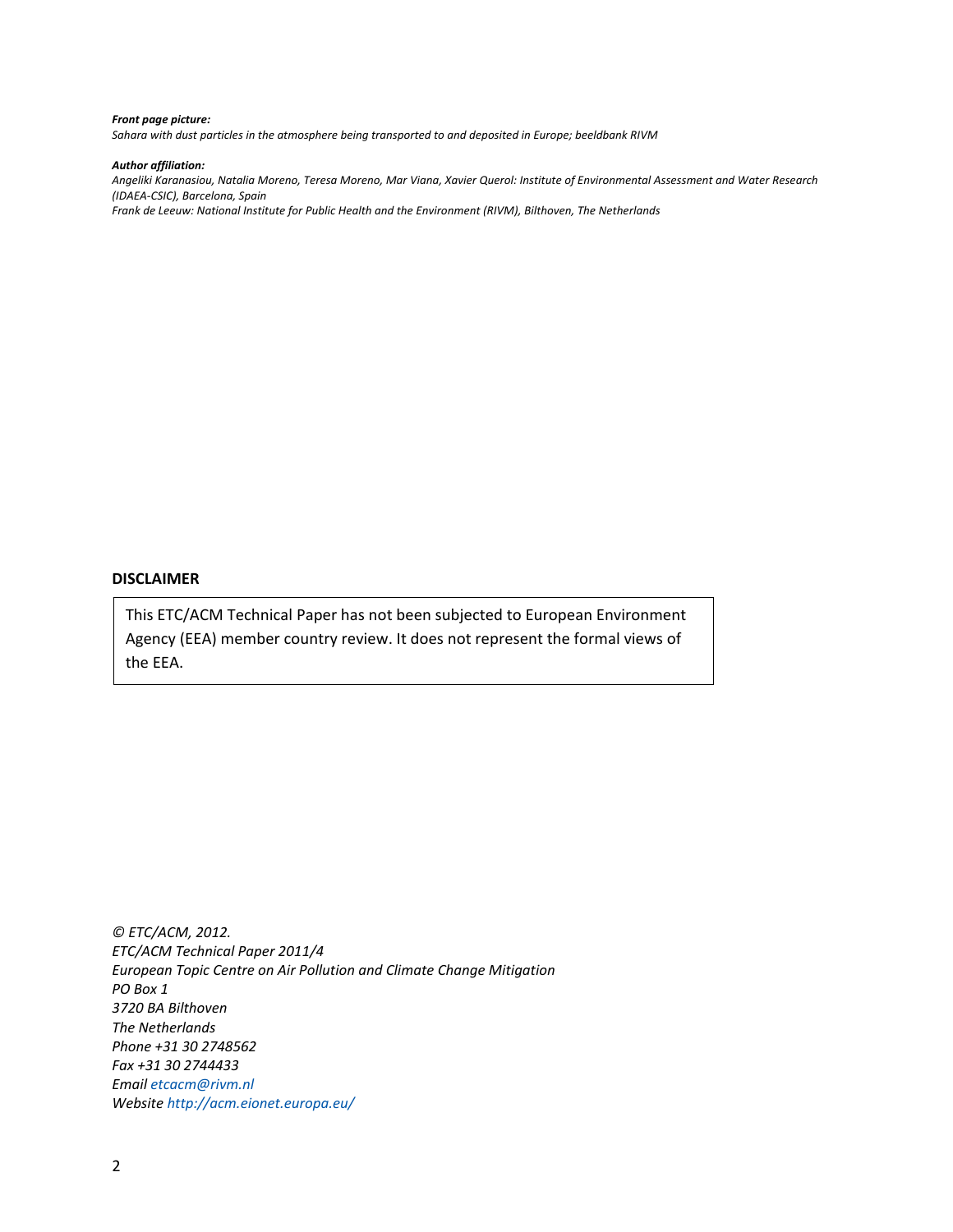# **Contents**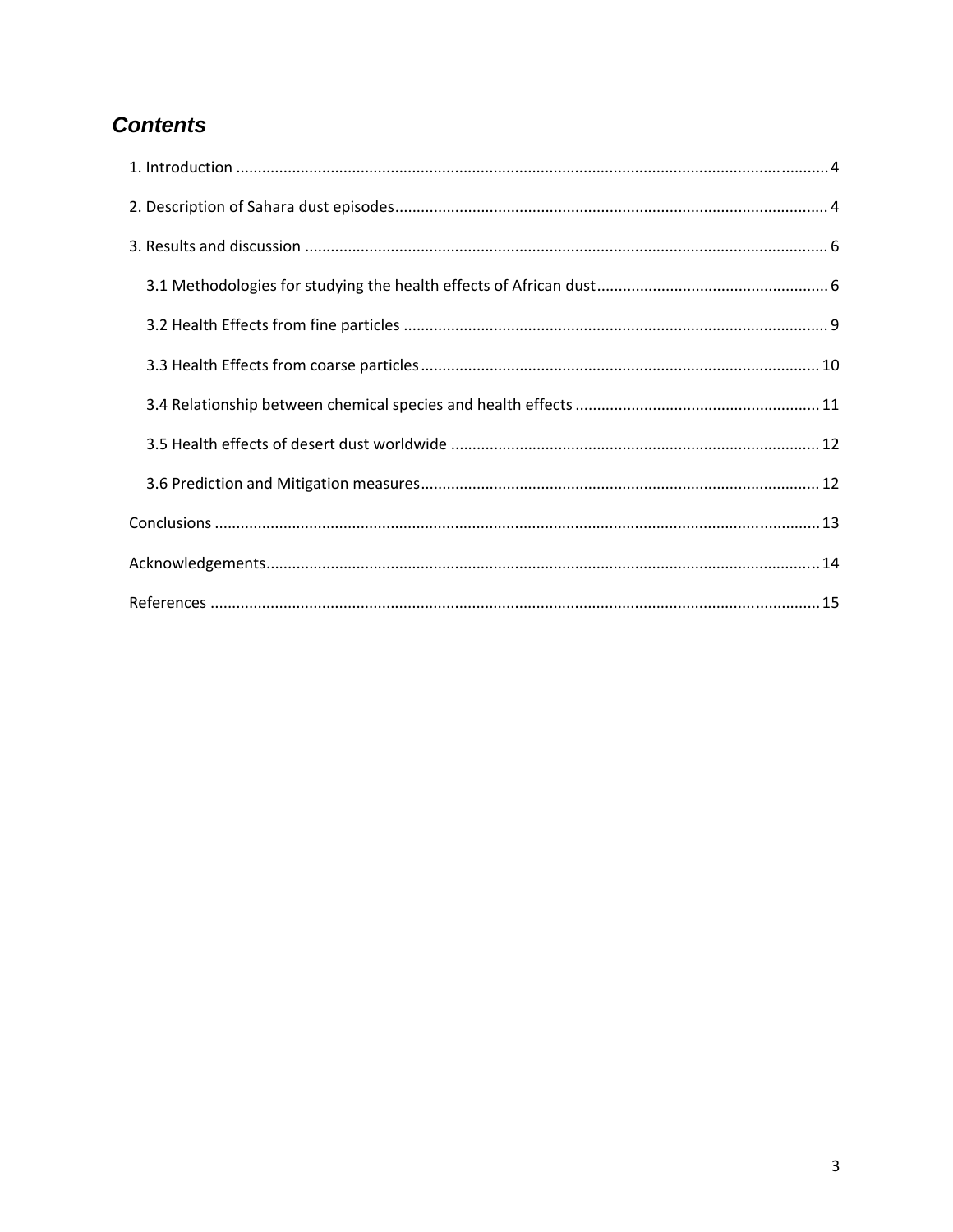#### *1. Introduction*

During the last years there has been an increasing interest in the study of atmospheric aerosols given their confirmed impact on human health. A large number of epidemiological studies demonstrated that atmospheric particulate matter (PM) has a clear correlation with the number of daily deaths and hospitalizations as a result of respiratory, cardiovascular and cardiovascular diseases. However, a limited number of studies have been carried out to establish the health effects due exclusively to the Saharan dust source. For this reason, the objective of this work is to review the literature to determine if Saharan dust particles have a relevant impact on human health. Additionally, this study expresses the need for determining the possible effects of Saharan dust exposure. These effects may depend on temporal variability, frequency and prediction of the Saharan dust events, PM concentration, composition and size, among others. The results of the current review may be considered to establish the objectives and strategies of the new European 2013 directive on atmospheric particle levels.

#### *2. Description of Sahara dust episodes*

Dust outbreaks may greatly increase the ambient air levels of PM recorded in air quality monitoring networks. This is especially relevant in Southern Europe (Querol et al., 1998; Rodriguez et al., 2001; Escudero et al., 2005,2007; Kallos et al., 2007; Mitsakou et al., 2008; Gerasopoulos et al., 2006; Kocak et al., 2007), Eastern Asia (Zhang and Gao, 2007) and in some Atlantic islands (Prospero and Nees, 1986; Coudé‐Gaussen et al., 1987; Chiapello et al., 1995; Arimoto et al., 1997; Viana et al., 2002).

The transport of Saharan dust into Europe has a clear seasonality, being more frequent from February to June, and from late autumn to early winter (Escudero et al., 2005), although dust events can be distributed throughout the year. The Mediterranean countries are mostly affected by Sahara dust episodes (Querol et al., 2009; Kallos et al., 2007). The reason for this is the low precipitation in the Mediterranean basin that favours the long residence time of PM in the atmosphere with the consequent impact on air quality. It should be noted, that  $>70$  % of the exceedances of the PM<sub>10</sub> daily limit value (2008/50/CE European Directive) in most regional background (RB) sites of Spain have been attributed to dust outbreaks (Escudero et al., 2007). Similar findings are mentioned in Gerasopoulos et al. (2006), Kocak et al. (2007) and Mitsakou et al. (2008) for the Eastern Mediterranean Basin. Figure 1 shows the number of exceedances of the EU PM $_{10}$  limit value in regional background sites in Europe for the period 2000-2007. Regional background  $PM_{10}$  levels across the Mediterranean show clear increasing trends from the north to south and western to eastern of the Basin. These trends are almost coincident with the PM<sub>10</sub> African dust load (Figure 2). Previously, Querol et al. (2009) revealed a higher probability of elevated PM levels (>100  $\mu$ g/m<sup>3</sup>) occurrence in the Eastern Mediterranean Basin rather than in the Western Mediterranean Basin owing to the higher occurrence and intensity of African dust intrusions.

The particle size of desert dust lies in the coarse mode as 48 % of the total suspended particles (TSP) are particles with an aerodynamic diameter  $\leq 10 \mu m$  (Goudie and Middleton, 2006), with suspension being the main mechanism of dust transport. Thus, silt is expected to be a dominant component, although clay and sand fractions can also be present, as dust deposits tend to get finer with increasing distance from their source regions. There has been a considerable amount of work in characterising African aerosol chemistry, mainly using major element variations (e.g. Moreno et al., 2006), and on chemical variations linked to particle size fractionation. The chemical composition of dust is mostly dominated by  $SiO<sub>2</sub>$ (59.99%), Al<sub>2</sub>O<sub>3</sub> (14.13%), Fe<sub>2</sub>O<sub>3</sub> (6.85%), CaO (3.94%), MgO (2.60%) and K<sub>2</sub>O (2.35%) (Goudie and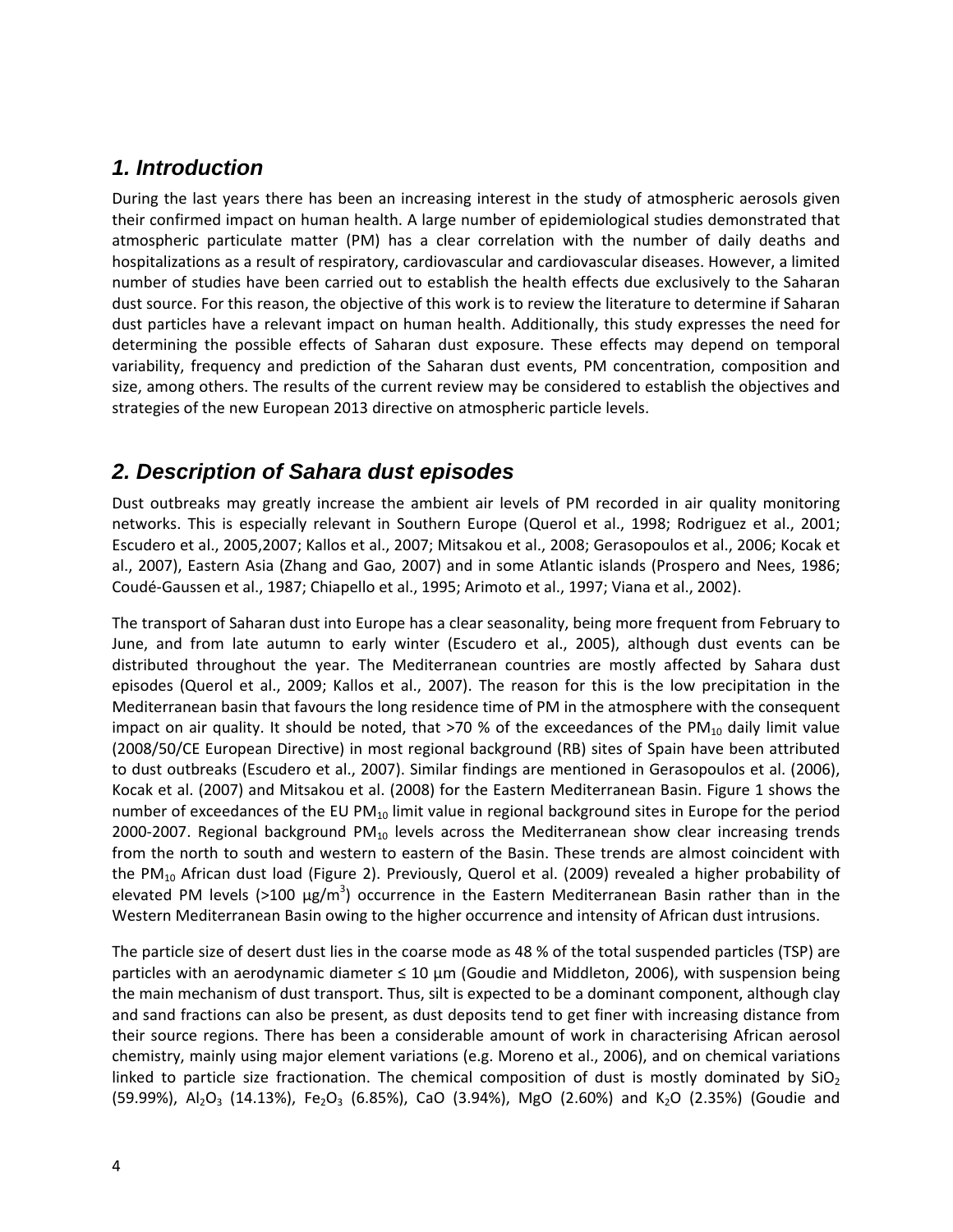Middleton, 2006). Mineralogically, this composition relates to dominance of quartz, magnetite/hematite and carbonates. In the finer fractions clays such as palygorskite, illite and kaolinite can also be important (Alastuey et al., 2005), although there are big differences in clays abundance depending on the source area of the dust. Thus, dust from North and West Sahara contains abundant illite, whereas kaolinite is dominant in dust from the South and Central Sahara (Goudie and Middleton, 2006).

Saharan dust has attracted increasing attention due to the important influences on nutrient dynamics and biogeochemical cycling in both oceanic and terrestrial ecosystems in North Africa and far beyond, due to frequent long-range transport across the Atlantic Ocean, the Mediterranean Sea and the Red Sea, to the Americas, Europe and the Middle East. Atmospheric dust concentrations may also have considerable climatic significance through a range of possible mechanisms, and the frequency of dust events can change substantially in response to climatic changes over several time scales (Goudie and Middleton, 2001). Finally, dust outbreaks may also cause health impacts due to the high levels of PM and to the transport of anthropogenic pollution (Erel et al., 2006) and also to the possible transport of micro‐organisms (Polymenakou et al., 2008).



Figure 1. Map of regional background sites in Southern Europe with the number of daily exceedances of the PM<sub>10</sub> limit value marked for African days (right circle) and non African days (left circle).

*Source: Querol et al., 2009*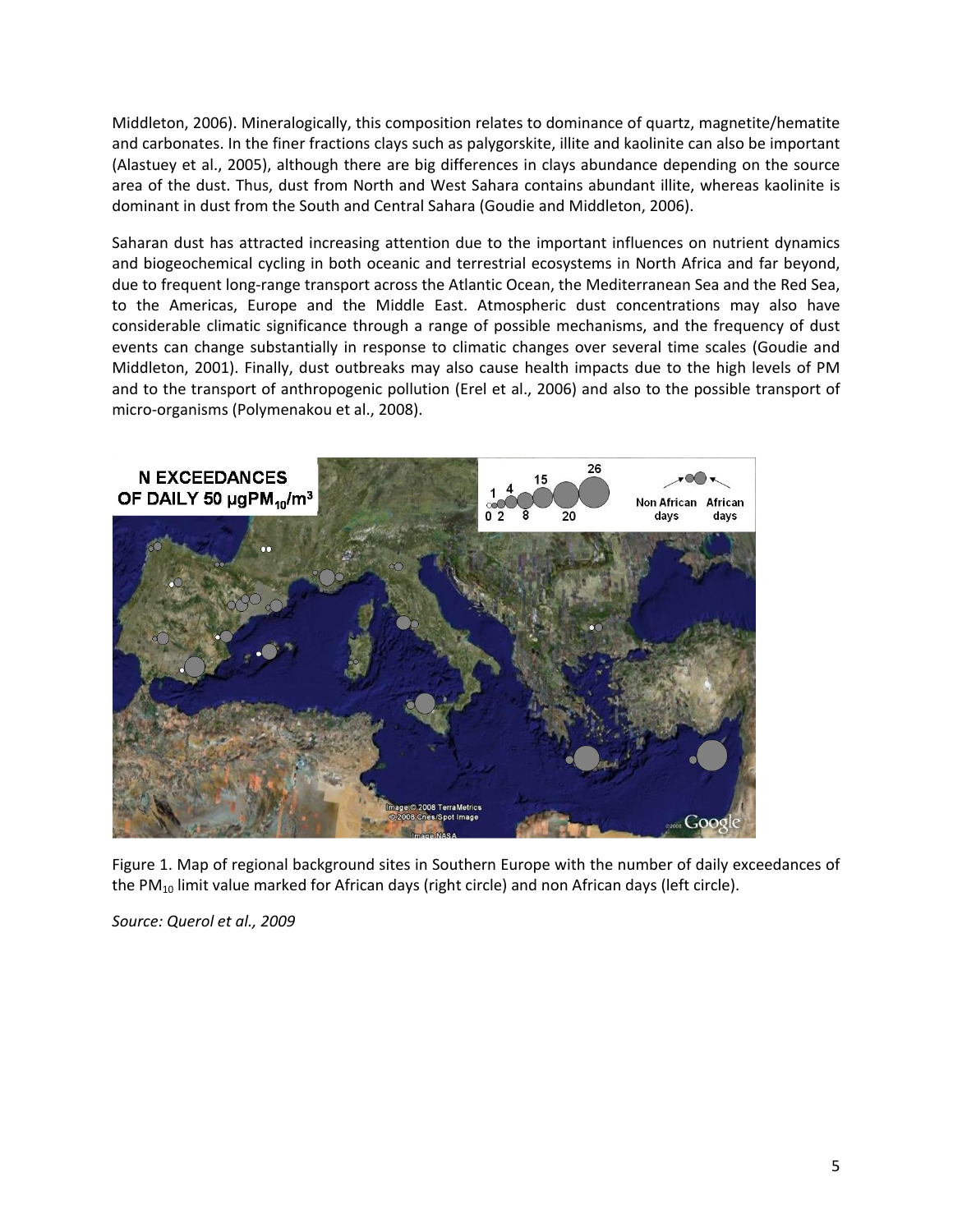

Figure 2. Mass contribution (in  $\mu$ g/m<sup>3</sup>) of African dust in PM<sub>10</sub> for the Mediterranean Basin

*Source: Querol et al., 2009*

## *3. Results and discussion*

### **3.1 Methodologies for studying the health effects of African dust**

Unlike the chemical composition and transport pattern of dust events, the possible health effects have been rarely studied. In the literature only 12 studies report on the health effects of Sahara dust particles in the region of Europe. All these studies have been conducted in south European countries. The majority of these works are epidemiological studies (Tobias et al., in press; Sajani et al., 2011; Mallone et al., 2011; Samoli et al., 2011a; Jimenez et al 2010; Perez et al., 2008; Middleton et al., 2008) that investigate the association between Sahara dust outbreaks and mortality/morbidity. One study is a toxicological study where the microbial quality of the aerosols over the eastern Mediterranean region during an African storm was examined (Polymenakou et al., 2008), while one study reports on the inhalation dose during dust episodes (Mitsakou et al., 2008). Finally, Dadvand et al. (2011) have studied the impact of Saharan dust episodes on pregnancy complications (preeclampsia and bacteriuria) and outcomes (birth weight and gestational age at delivery), Samoli et al. (2011b) have investigated the pediatric asthma exacerbation caused by air pollution and dust events while Tobias et al. (2011) report on the risk of meningococcal meningitis due to Sahara dust.

Epidemiological study designs have been used to investigate health effects of air pollution. Most contemporary epidemiological studies of particulate matter health effects use either cohort or time‐ series approaches. Time-series studies assess the effects of short-term changes in air pollution on acute health effects by estimating associations between day-to-day variations in both air pollution and in mortality and morbidity counts within the same geographical area. Thus, the data for daily time-series analysis include daily measures of the number of health events (e.g., daily mortality/morbidity count),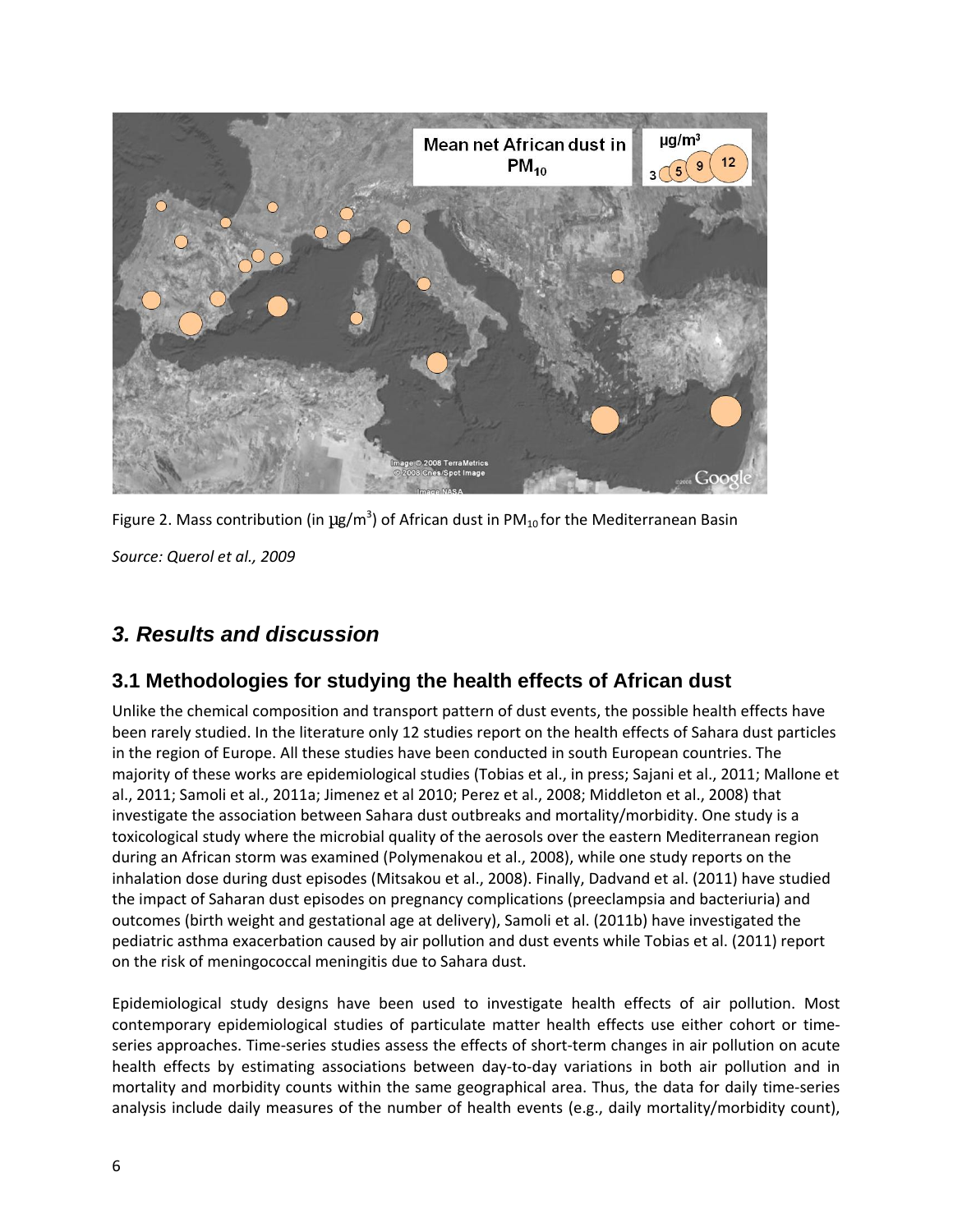concentrations of PM (e.g., 24-h average PM<sub>10</sub>) and other air pollutants (e.g ozone), and weather variables (e.g., daily temperature) for a given area. Short-term effects from time-series studies are estimated by using regression models where the concentration of PM is included in the model lagged for 0 (current day) to a few days.

Regression models are used in time‐series analysis to estimate the increase in risk for a health outcome, such as mortality, associated with a unit increase in ambient air pollution levels on a short-term basis. Frequently used statistical methods for time‐series analysis include regression models with smooth functions of time and temperature to adjust for seasonal variations, long-term trends, and temporal changes in temperature that might bias the estimation of the health risk. Statistical concerns for estimating short-term effects from analyses of timeseries data include: (*a*) controlling for observed and unobserved confounding factors, such as season and temperature, that might confound the true association between pollution and health; (*b*) accounting for serial correlation in the residuals that might underestimate statistical uncertainty of the estimated risk; (*c*) selecting the lag of the exposure variable; (*d*) accounting for exposure measurement error; and more in general, (*e*) assessing and reporting uncertainty associated with the choice of statistical model (Dominici et al., 2003, Bell et al., 2004). A number of studies (Dadvand et al., 2011; Samoli et al., 2011a; Samoli et al., 2011b; Jimenez et al., 2010; Middleton et al., 2008) use regression models constructed for days with Saharan dust intrusions and for control days when no dust event was observed. The most common choices for the regression models are the generalized linear model (GLM) with parametric regression splines (e.g. natural cubic splines) and generalized additive models (GAM) with nonparametric splines (e.g. smoothing splines), (Dominici et al., 2003; Bell et al., 2004).

Many studies (Tobias et al., in press; Tobias et al., 2011; Mallone et al., 2011; Sajani et al., 2010; Perez et al., 2008)concerning Sahara dust health effects use case‐crossover designs. This design uses the day on which the outcome of interest (mortality) occurs as a case day. Exposure on case days is compared with exposure on days on which the outcome of interest does not occur (control days). The association between PM and mortality is estimated by odds ratios (ORs) for the same day up to several days after exposure using logistic regression models adjusted for several parameters (e.g.: temperature, seasonal trends.

The epidemiological studies concerning Sahara dust health effects include a time‐series study on daily mortality/morbidity among a specific age group (above 75 years: Jimenez et al 2010) or for all ages (Samoli et al., 2011a; Sajani et al., 2010; Perez et al., 2008). The causes of mortality examined in these studies are separated as total causes (except accidents), cardiovascular, respiratory and cerebrovascular causes. Only one study exists where the association between daily morbidity and dust storms is examined (Middleton et al., 2008).

Table 1 provides an overview of the studies conducted in Europe that investigate the health effects of Sahara dust particles. Dust episodes were identified by the following methods:

- the high levels of PM<sub>10</sub> particles (> 100  $\mu$ g/m<sup>3</sup>) for more than two consecutive days and back trajectories analysis using information obtained from NRL, SKIRON and BSC‐DREAM dust maps (Perez et al., 2008)
- by the combination of Lidar observations with operational models and the changes of the ratio  $PM_{10}/NO_2$  (Mallone et al., 2011)
- the hourly number concentration of coarse (diameter>1μm) aerosol particles, considered to be a marker of dust transport events from the Sahara desert. Air mass back‐trajectories were calculated using the FLEXTRA model (Sajani et al., 2011)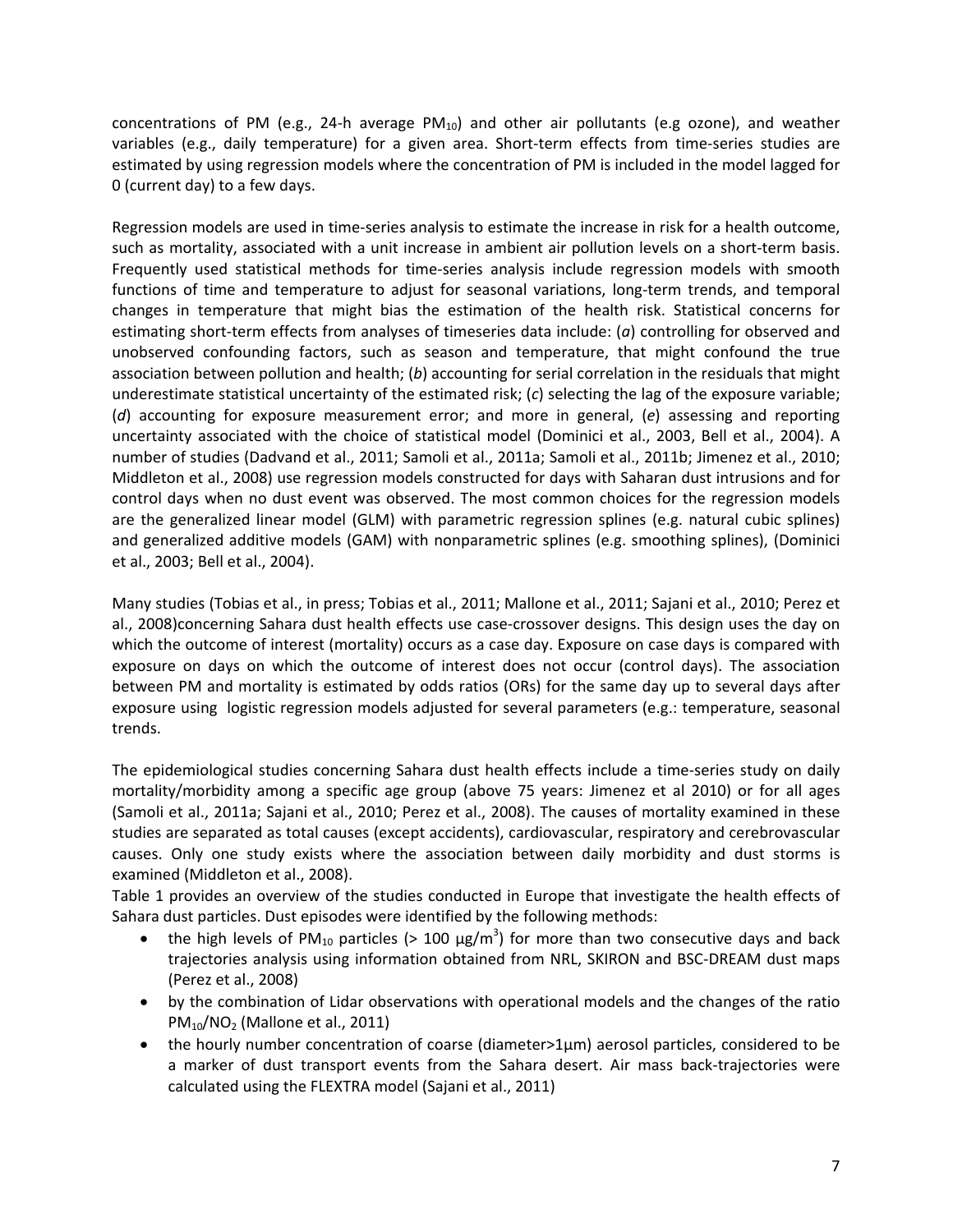The daily mean PM (PM<sub>10</sub>, PM<sub>2.5</sub>, PM<sub>10-2.5</sub>) levels were used as independent variables. Control variables usually included: other ambient co-pollutants, trend, seasonality, influenza epidemics, and autocorrelations between mortality/morbidity series. Estimated effects are reported as percentage increases in risk of death (IR %), and 95% confidence intervals (95% CI) associated with an interquartile range ( $25<sup>th</sup> - 75<sup>th</sup>$  percentiles - IR) increase in each pollutant.

Tobias et al. (in press), Sajani et al. (2010), Perez et al. (2008) and Mallone et al. (2011) investigated the association of Saharan dust outbreaks and PM concentration with mortality using conditional logistic regression models with adjustment for several variables: temperature, humidity, pressure, flu epidemic weeks, heat waves. In the study of Jimenez et al. (2010) the control variables were: ambient pollutants (chemical, biotic and acoustic); trend; seasonalities; influenza epidemics; and autocorrelations between mortality series. Generalised linear models (GLMs) with Poisson regression were used to quantify the resulting association between the independent and dependent variables. Similarly Samoli et al. (2011a) used Poisson regression models to investigate the effect of desert dust events on mortality using an indicator variable and its interaction with PM concentrations. The variables used were long‐term trends and seasonality as well as meteorological variables, temperature, mean daily humidity, wind speed and wind direction, correlation and potential confounding effects from other pollutants,  $SO_2$ , NO<sub>2</sub> or O<sub>3</sub> were also included in the model. Middleton et al, 2008 report on the effect of changes in levels of air pollutants on the number of daily admissions in hospitals by means of Poisson regression models. The model controlled for long- and short term trend, temperature and relative humidity. Wind speed, precipitation and barometric pressure were not considered as confounders of the association between air pollutants and hospitalization. Dadvand et al. (2011) used regression models to study the effect of Sahara dust outbreaks on pregnancy complications (preeclampsia and bacteriuria) and outcomes (birth weight and gestational age at delivery).

| Reference     | Location                 | <b>Population Outcome</b> |           | <b>Identification of</b><br>Sahara<br>dust days | <b>PM fraction Causes</b> |             | % Risk per 10 $\mu$ g/m <sup>3</sup><br>(95% CI) p-value | % Risk per 10 $\mu$ g/m <sup>3</sup><br>IR% (95% CI) |
|---------------|--------------------------|---------------------------|-----------|-------------------------------------------------|---------------------------|-------------|----------------------------------------------------------|------------------------------------------------------|
|               |                          |                           |           |                                                 |                           |             | Sahara dust days                                         | Non-Sahara dust days                                 |
| Tobias et     | Madrid, Spain            | All ages                  | Mortality | Back trajectoty                                 | PM <sub>2.5</sub>         | <b>TotM</b> | $2.9$ (-1.1, 6.9) 0.0812                                 | 2.6(0.6, 4.6)                                        |
| al., in press |                          |                           |           | analysis                                        | $PM_{2.5-10}$             | TotM        | 2.8(0.1, 5.8)0.016                                       | $0.6$ ( $-1.1$ , 2.4)                                |
| Sajani et     | Emilia-Romagna, All ages |                           | Mortality | PM number                                       | $PM_{10}$                 | TotM        | $0.0$ (-3.5, 3.6) $0.55$                                 | $0.8(0.0-1.6)$                                       |
| al., 2011     | Italy, Aug 2002-         |                           |           | concentrations,                                 |                           | <b>CVD</b>  | $-0.8$ ( $-5.9$ , 4.6) $0.61$                            | $0.3$ ( $-0.9$ , 1.5)                                |
|               |                          |                           |           | back                                            |                           | <b>RESP</b> | $-0.2$ ( $-10.8$ , 11.5) 0.69                            | $1.6(-0.9, 1.4)$                                     |
|               | Dec 2006                 |                           |           | trajectory analysis                             |                           |             |                                                          |                                                      |
| Mallone       | Rome, Italy,             | Age > 35                  | Mortality | Lidar                                           | PM <sub>2.5</sub>         | TotM        | $3.2$ (-1.1, 7.8) 0.31                                   | $0.9(-1.1, 2.9)$                                     |
| et al.,       | Feb 2001-                |                           |           | Observations,                                   |                           | CAR         | 1.4 (-5.9, 9.2) 0.92                                     | $1.0$ (-2.2, 4.3)                                    |
| 2011*         | Dec 2004                 |                           |           | $PM_{10}/NO_2 > 0.6$                            |                           | <b>CER</b>  | $-3.2$ ( $-11.7$ , 6.1) 0.51                             | $-0.1$ $(-4.3, 4.3)$                                 |
|               |                          |                           |           |                                                 |                           | <b>CIRC</b> | $-0.9$ ( $-7.0$ , 5.6) 0.53                              | $1.2$ (-1.6, 4.1)                                    |
|               |                          |                           |           |                                                 |                           | <b>RESP</b> | 8.4 (-12.76,34.5) 0.37                                   | $-2.2$ ( $-12.7, 9.7$ )                              |
|               |                          |                           |           |                                                 | $PM_{10}$                 | <b>TotM</b> | $3.2$ (-0.0, 6.5) 0.91                                   | 3.0(1.3, 4.7)                                        |
|               |                          |                           |           |                                                 |                           | CAR         | 9.6 (3.81, 15.61) 0.02                                   | $2.1(-0.8, 5.0)$                                     |
|               |                          |                           |           |                                                 |                           | <b>CER</b>  | 1.7 (-5.05, 8.95) 0.72                                   | $3.2$ ( $-1.8$ , $8.5$ )                             |
|               |                          |                           |           |                                                 |                           | <b>CIRC</b> | 5.9 (1.0, 11.0) 0.13                                     | $1.8(-0.6, 4.3)$                                     |
|               |                          |                           |           |                                                 |                           | <b>RESP</b> | 2.7 (-12.8,20.8) 0.80                                    | $5.0$ (-2.8, 13.4)                                   |
|               |                          |                           |           |                                                 | $PM2.5-10$                | TotM        | $2.1$ (-1.1, 5.3) 0.50                                   | 3.3(1.3, 5.4)                                        |
|               |                          |                           |           |                                                 |                           | CAR         | 9.7(4.3, 15.5)0.01                                       | $0.9$ (-2.5, 4.3)                                    |
|               |                          |                           |           |                                                 |                           | <b>CER</b>  | 7.0 (1.2, 13.2) 0.53                                     | $4.6(-0.2, 9.6)$                                     |
|               |                          |                           |           |                                                 |                           | <b>CIRC</b> | 7.9 (3.2, 12.9) 0.04                                     | $2.2$ (-0.7, 5.3)                                    |
|               |                          |                           |           |                                                 |                           |             |                                                          |                                                      |

**Table 1**. Summary results of all European studies relating Sahara dust events to mortality, morbidity, and pregnancy implications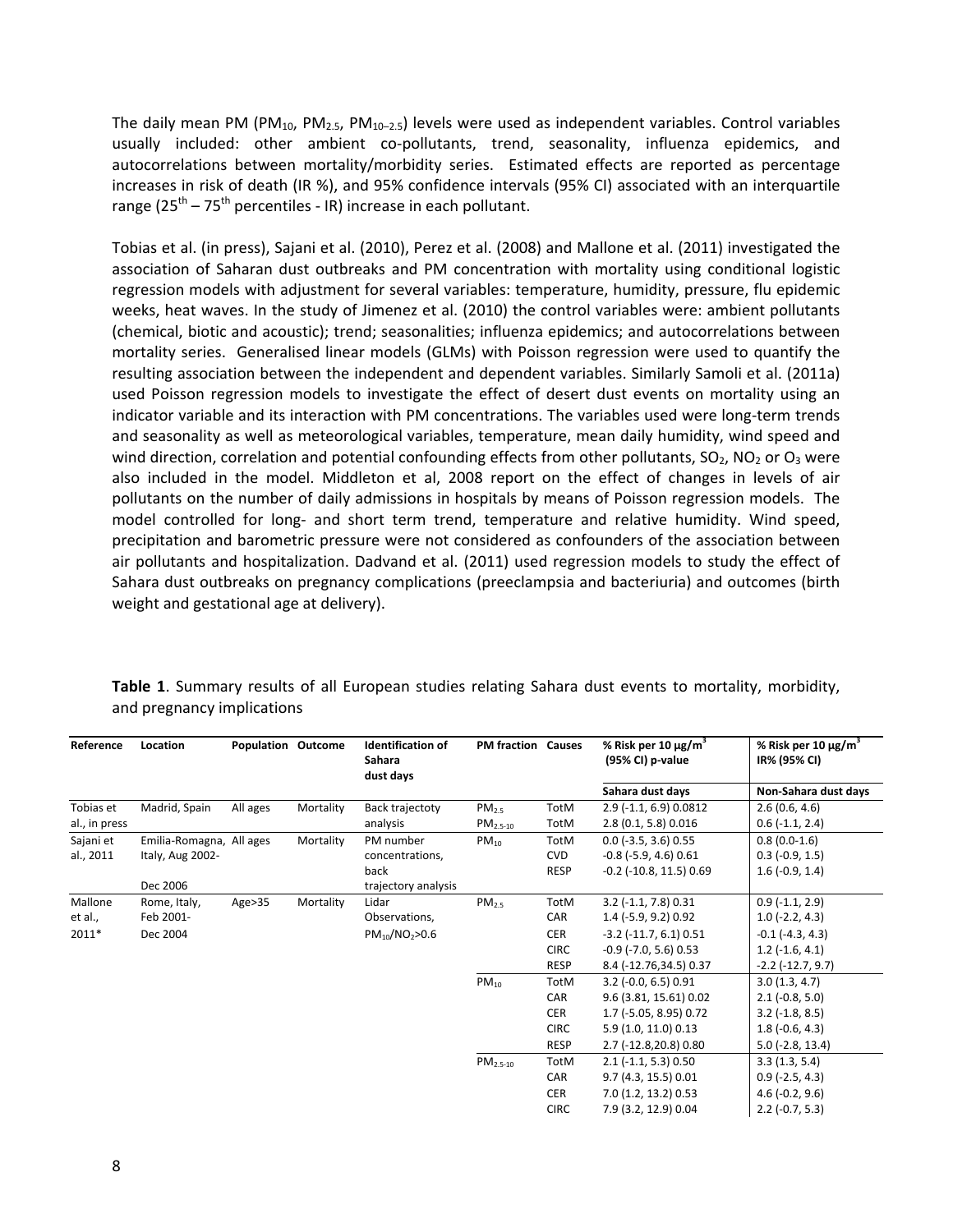|                           |                                         |           |           |                                                                                                   |                   | <b>RESP</b>         | 19.4 (0.3, 42.2) 0.35       | $8.7(-4.1, 23.2)$                                               |
|---------------------------|-----------------------------------------|-----------|-----------|---------------------------------------------------------------------------------------------------|-------------------|---------------------|-----------------------------|-----------------------------------------------------------------|
| Samoli et                 | Athens, Greece                          | All ages  | Mortality | Aerosol optical<br>depth,                                                                         | $PM_{10}$         | TotM                | $-0.1$ ( $-0.6$ , 0.4) NA   | 1.0(0.7, 1.4)                                                   |
| al., 2011a                | 2001-2006                               |           |           | $PM_{10 \text{ remote}}/PM_{10}$                                                                  |                   | $CVD+$              | $0.2$ (-0.4, 0.9) NA        | 1.4(1.8, 2.9)                                                   |
|                           |                                         |           |           | urban> annual median                                                                              |                   | $RES+$              | $0.2$ (-0.5, 2.7) NA        | 1.5(0.3, 2.8)                                                   |
| Jimenez                   | Madrid, Spain                           | Age>75    | Mortality | Method by                                                                                         | PM <sub>2.5</sub> | <b>TotM</b>         | No statistical              | 2.0(1.0, 4.0)                                                   |
| et al.,                   | Jan 2003-Dec                            |           |           | Escudero                                                                                          |                   | <b>CIRC</b>         | significant                 | 3.0(3.0, 4.0)                                                   |
| 2010                      | 2005                                    |           |           | et al., 2007                                                                                      |                   | <b>RES</b>          | effects                     | 3.0(0.0, 6.0)                                                   |
|                           |                                         |           |           |                                                                                                   | $PM_{10}$         | TotM                | $2.7(1.4, 4.1)$ < 0.05      | No statistical                                                  |
|                           |                                         |           |           |                                                                                                   |                   | <b>CIRC</b>         | $4.0(1.7, 6.3)$ < 0.05      | significant                                                     |
|                           |                                         |           |           |                                                                                                   |                   | <b>RESP</b>         | $3.5(0.9, 6.1)$ < 0.05      | effects                                                         |
| Perez et<br>al., 2008     | Barcelona,<br>Spain                     | All ages  | Mortality | Back trajectory<br>analysis,                                                                      | PM <sub>2.5</sub> | TotM                | 5.0 (0.5, 9.7) 0.56         | 3.5(1.6, 5.5)                                                   |
|                           | Mar. 2003-<br>Dec. 2004                 |           |           | $PM_{10$ remote $\geq$<br>$0.5\times PM_{10\text{ urban}}$                                        | $PM2.5-10$        | TotM                | 8.4 (1.5, 15.8) 0.05        | 1.4(0.8, 3.4)                                                   |
| Middleton<br>et al., 2008 | Nicosia, Cyprus<br>Jan 1995-Dec<br>2003 | All ages  | Morbidity | Meteorological<br>observations<br>(visibility),                                                   | $PM_{10}$         | <b>MORD</b>         | 4.8 (0.7, 9.0) NA           | 5.5 (3.5, 7.6) for the<br>highest $PM_{10}$ levels<br>observed  |
|                           |                                         |           |           | $PM_{10}$ criteria<br>$(PM_{10} \ge 100 \mu g/m^3)$                                               |                   | CVD-<br><b>MORD</b> | 10.4 (-4.7, 27.9) NA        | 6.3 (0.0, 15.0) for the<br>highest $PM_{10}$ levels<br>observed |
| Samoli et<br>al., 2011b   | Athens, Greece<br>2001-2004             | Age: 0-14 | Morbidity | Back trajectory<br>analysis,<br>$PM_{10 \text{ remote}}/PM_{10}$<br>urban> annual median<br>value | $PM_{10}$         | PAA                 | 4.1 (0.1, 8.3) 0.41         | $2.1$ (-1.0, 5.2)                                               |
| Tobias et<br>al., 2011    | Barcelona,<br>Spain                     | All ages  | Morbidity | <b>NA</b>                                                                                         | <b>NA</b>         | <b>MENG</b>         | 39.2 (15.2, 68.1) < 0.05    | <b>NA</b>                                                       |
| Dadvand et                | Barcelona,                              |           | Pregnancy | $PM_{10}$ , NO <sub>2</sub> trends,                                                               | $PM_{10}$         | BW#                 | $-2.1$ ( $-5.8$ , 1.7) 0.28 | <b>NA</b>                                                       |
| al., 2011                 | Spain, 2003-2005                        |           |           | back trajectory<br>analysis                                                                       |                   | GAD‡                | $0.5(0.4, 0.6)$ < $0.01$    | <b>NA</b>                                                       |

CI: Confidence interval

NA: Not available

p-value: p-value of the interaction between PM and the Saharan dust indicator if <0.05 statistical significant model results

Mortality causes: CAR: Cardiac, CER: Cerebrovascular, CVD: Cardiovascular, CIRC: Circulatory, RESP: Respiratory, TotM: Total Mortality

MORD: Morbidity, CVD‐MORD: Cardiovascular morbidity,

PAA: pediatric asthma admissions, BW: Birth weight, GAD: gestational age at delivery, MENG: meningococcal meningitis

 $^{*}$  Mallone et al., 2011 provide the effect estimate per 12.8  $\mu$ g/m<sup>3</sup>, 10.8  $\mu$ g/m<sup>3</sup> and 19.8  $\mu$ g/m<sup>3</sup> for PM<sub>2.5</sub>, PM<sub>2.5-10</sub> and PM<sub>10</sub> respectively  $+$  among the elderly, age>75

‡ regression coefficients for one episodic day increase for the whole pregnancy

#### **3.2 Health Effects from fine particles**

Only four works report on the health effects of the fine fraction of Sahara dust (Tobias et al., in press; Mallone et al., 2011; Jimenez et al., 2010; Perez et al., 2008). These studies produced similar results, the association (if any) of fine particles with total or cause specific mortality was not statistical significant. In Barcelona (Spain) the effects of short-term exposure to  $PM_{2.5}$  was not statistical significant (p for interaction= 0.56) during Saharan dust days. A daily increase of 10  $\mu$ g/m<sup>3</sup> in PM<sub>2.5</sub> increased daily mortality by 5.0% (95% CI 0.5–9.7) during Saharan dust days compared with 3.5% (95% CI 1.6–5.5) during non‐Saharan dust days (Perez et al., 2008). The study of Jimenez et al., (2010) conducted in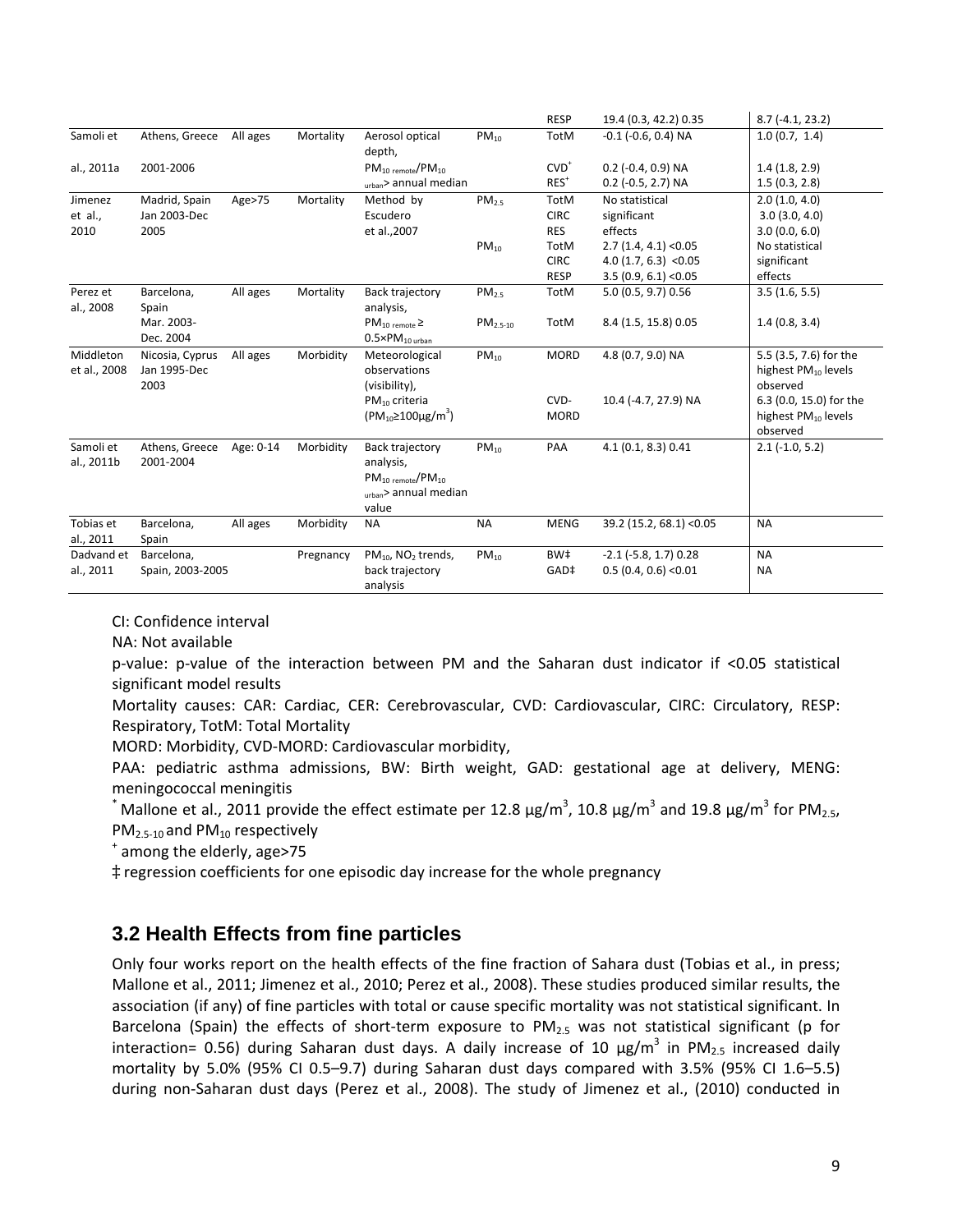Madrid (Spain) found that the daily mean  $PM_{2.5}$  concentrations displayed a significant statistical association with daily mortality for total mortality, circulatory and respiratory causes on non‐Saharan dust days, while this association was absent for Saharan dust days. Similarly, a recent study conducted in the same region (Madrid, Spain) report that PM<sub>2.5</sub> health effects did not vary during Sahara dust days (Tobias et al., in press). In Rome, (Italy) Mallone et al. 2011 found that  $PM_{2.5}$  effect estimates during Sahara dust days were positive for natural causes mortality, cardiac and respiratory, but not statistically significant (p> 0.05) with p values of the interaction terms greater than 0.15 and always above 0.30.

#### **3.3 Health Effects from coarse particles**

All studies concerning health effects caused by coarse particles during dust outbreaks report on  $PM_{10}$  or  $PM_{2.5-10}$ . It should be noted that sometimes  $PM_{2.5-10}$  is calculated by subtracting a direct measurement of  $PM_{2.5}$  from a direct measurement of  $PM_{10}$ . The disadvantage of this is that coarse particle measurement is then affected by two measurement errors rather than one.

Although all studies reach the same conclusion regarding fine particles the results for the coarse fraction are not in agreement. Some of the published studies state that coarse particles during Sahara dust days increase mortality while other studies find no association between mortality and coarse PM.

The analysis of morbidity in Nicosia, Cyprus (Middleton et al., 2008) showed an increased risk (10.4%) of hospitalisation on Saharan dust storm days, particularly due to cardiovascular causes but the magnitude of the effect was comparable to that seen on the quartile of non‐desert days with the highest levels of  $PM_{10}$  (6.3%). The authors stated that inference from these associations was limited by the small number of dust storm days in the study period. A recent study conducted in Athens, Greece reports that the effect of PM<sub>10</sub> on mortality during non-desert dust events was higher than the effect identified during the whole studied period and essentially null during dust event days. The analyses indicated that traffic related particles, which prevail on non-desert dust days, have more toxic effects than the ones originating from long‐range transport, such as Sahara dust (Samoli et al., 2011a). On the other hand the same research team found an increase of risk on pediatric asthma exacerbation dust Sahara dust episodes (Samoli et al., 2011b). Sajani et al. (2011) in Emilia Romagna, (Italy) found no evidence of an effect modification of dust events on the concentration-response relationship between  $PM_{10}$  and daily deaths.

The work of Perez et al. (2008) showed that coarse particles during Sahara dust days significantly increased daily mortality in Barcelona, Spain. A daily increase of 10  $\mu$ g/m<sup>3</sup> of PM<sub>10-2.5</sub> increased daily mortality by 8.4% (p=0.05) compared to 1.4% determined for the non-Sahara dust days. The study of Tobias et al. (in press) the used the same methodology with Perez et al. (2008) also reached the conclusion that PM<sub>10-2.5</sub> health effect was higher during Saharan dust days than during non-Saharan dust days. Similarly, Mallone et al., 2011 found that associations of  $PM_{2.5-10}$  with cardiac mortality were stronger on Saharan dust days (9.73%, p=0.005) than on non-Sahara dust days (0.86%). In the same study during Sahara dust days  $PM_{10}$  concentrations caused an increase of 9.55% of cardiac mortality compared to 2.09% on dust free days, (p=0.02). Jimenez et al. (2010) found that daily  $PM_{10}$ concentrations in Madrid displayed a significant statistical association with daily mortality for all causes on days with Saharan dust while this association was not in evidence for non‐Sahara dust days. These studies concluded that Saharan dust outbreaks may have adverse health effects and pointed out the necessity of further investigation into the role of coarse particles and the mechanism by which Saharan dust increases mortality.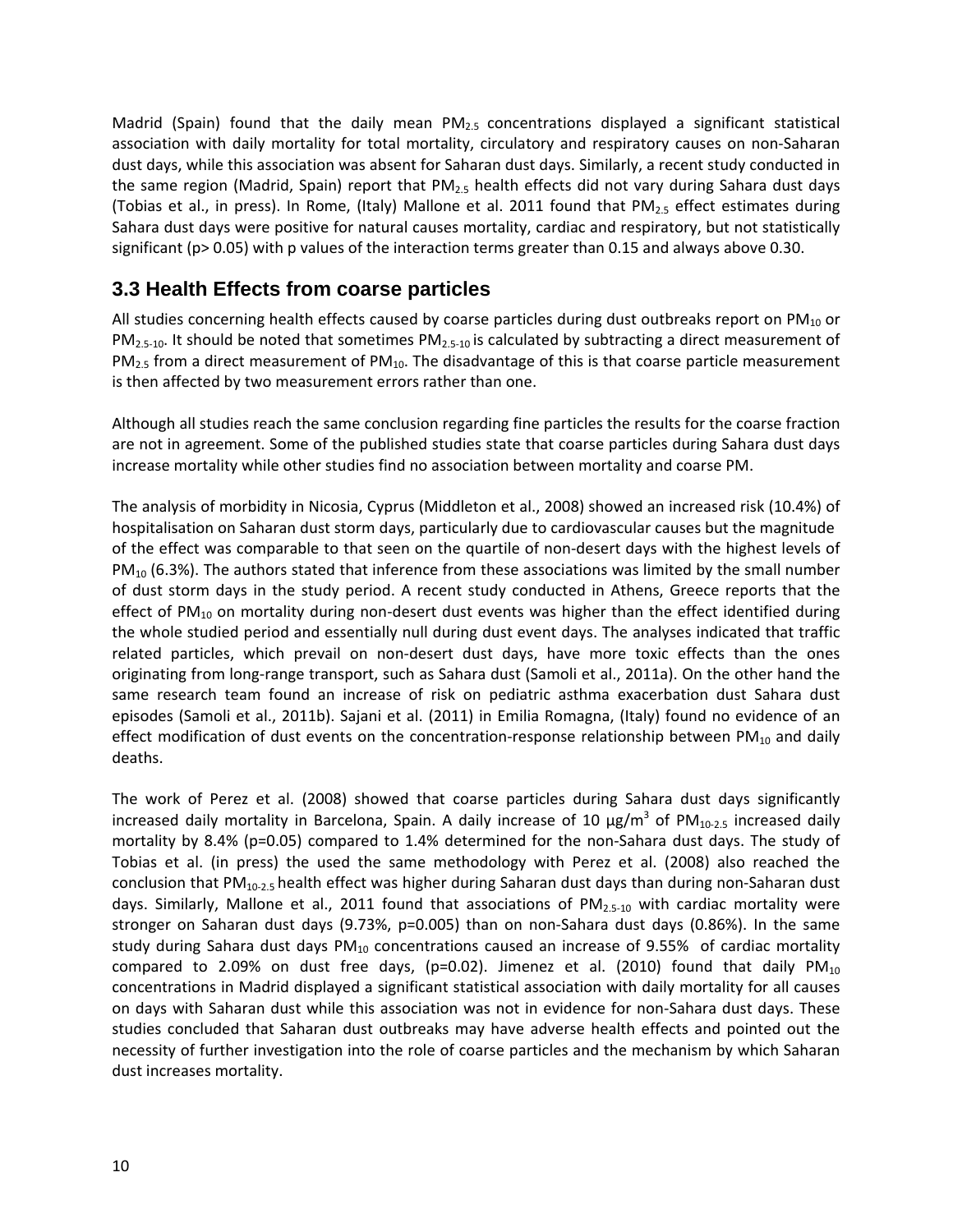#### **3.4 Relationship between chemical species and health effects**

Concerning the potential impact of specific chemical species and human disease in Europe, Perez et al., (2008) studied the chemical composition of particulate matter to explain changes of health effects. They obtained chemical composition of  $PM_{2.5}$  and  $PM_{10}$  particles including: nonmineral carbon (nmC), total carbon, crustal and marine aerosol elements (sodium and chloride), inorganic secondary components (sulfate, nitrate, and ammonium), metals and trace elements. The chemical composition of  $PM_{10-2.5}$  was obtained by subtracting the chemical composition of  $PM_{2.5}$  from  $PM_{10}$ . Comparison of changes in adjusted mass and chemical concentration during Saharan and non‐Saharan dust days was carried out by multivariate linear regression. Figure 3 provides the mass concentration of major species groups during Saharan and non-Saharan dust days. During Saharan dust days,  $PM_{2.5}$  was dominated by nonmineral carbon (40% of the particulate matter) and secondary inorganic aerosols (34%), with lesser amounts of crustal elements (23%). In contrast,  $PM_{10-2.5}$  was dominated by crustal elements (65%), with lesser amounts of secondary aerosols (18%), marine aerosols (8%), and nonmineral carbon (8%). The chemical composition varied equally in  $PM_{2.5}$  and  $PM_{10-2.5}$  during Saharan dust days. In addition, metals involved in oxidative stress pathways, such as iron, copper, lead, and zinc were similarly abundant during Saharan dust days and non-Saharan dust days in PM<sub>10-2.5</sub>. The authors concluded that some factor associated with  $PM_{10-2.5}$  and transported by Sahara dust such as pesticides or industrial byproducts, though not detected, could be responsible for increased mortality. They also suggest that the biogenic load of coarse particles in Saharan dust is a possible explanation of observed effects. Although coarse particles seem to be more hazardous during Saharan dust days, differences in chemical composition did not explain these observations.

Further work should be conducted regarding the chemical composition of coarse fraction during Sahara dust episodes. The study of Perez et al., (2008) raises concern over possible underestimation of toxicity from coarse particles when they come from desert sources (Sandstorm and Forsberg, 2008). Evidence exist from previous studies that allergenic and inflammatory effects are stronger in coarse particles than in fine particles (Happo et al. 2007, Alexis et al. 2006) while Griffin et al., (2001) detected the presence of bacteria and fungi in Saharan dust particles. The study of Polymenakou et al. (2008) reveals the presence of numerous pathogens at aerosol particles during an intense Sahara dust event in the Eastern Mediterranean.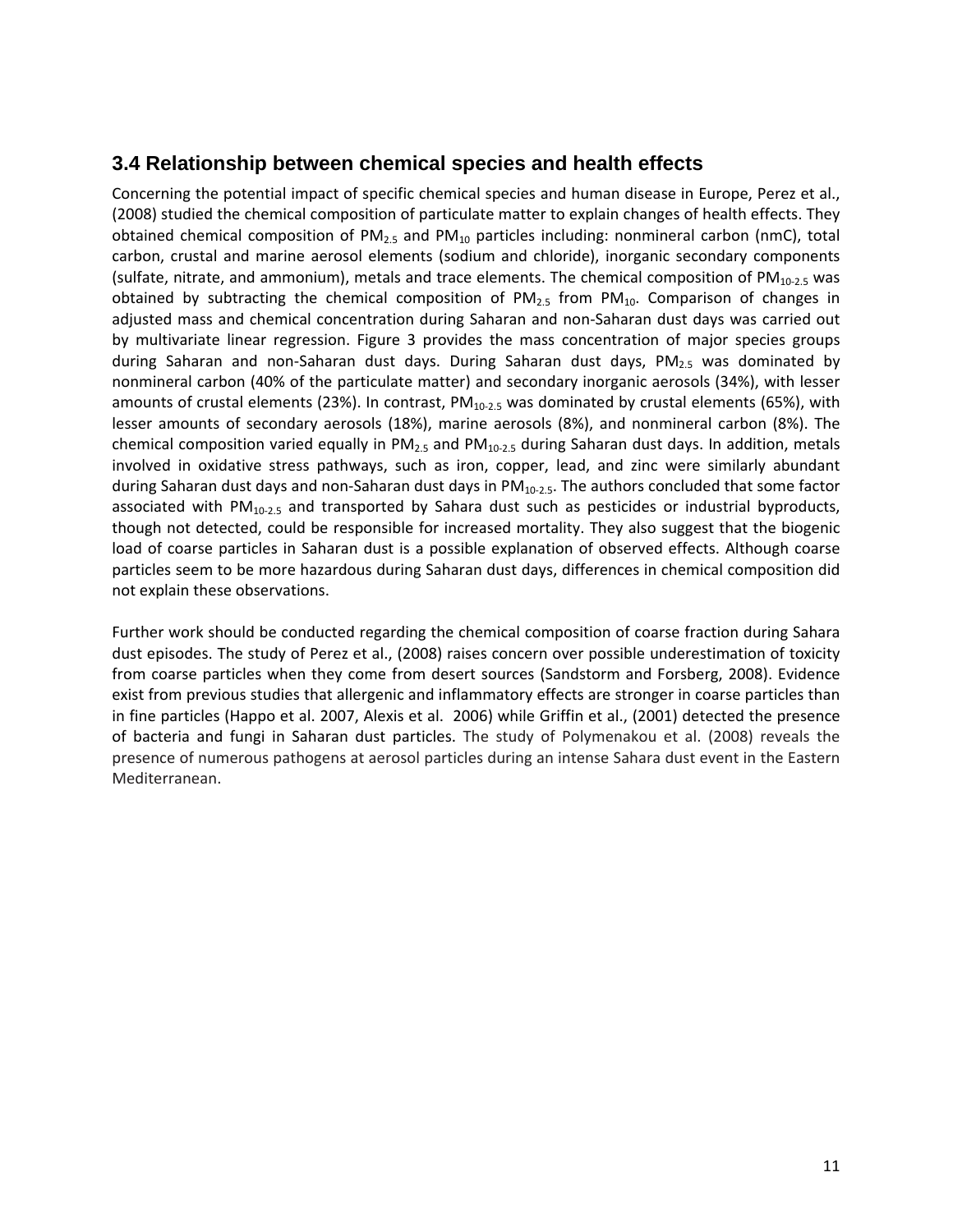

Figure 3. Mean concentrations (with 95% CI) of the major group of elements in PM<sub>2.5</sub> and PM<sub>10-2.5</sub> during non‐Saharan dust days (n = 80) and Saharan dust days (n = 9). Asterisk indicates *P* value \_0.05 for comparison within each fraction of the mass‐adjusted concentrations during Saharan and non‐Saharan dust days.

*Source: Perez et al., 2008*

#### **3.5 Health effects of desert dust worldwide**

In relation to the health effects of desert dust in regions other than the European continent several studies report on the association between dust outbreaks and mortality mainly from cardiovascular and respiratory causes. The majority of these studies concern Asia, mostly Taiwan and Korea and Asian desert dust (De Longueville et al., 2010). In Taipei, Taiwan, during Mongolian dust events an increase of 10 ìg m<sup>-3</sup> in PM<sub>10</sub> increased total mortality by 0.72% (Chen et al., 2004). Other studies in Asia report on the risk factors of Asian dust in respiratory and cardiovascular diseases (Mu et al., 2010; Cheng et al., 2008; Yoo et al., 2008; Meng and Lu, 2007; Kwon et al. 2002; Park et al., 2005). However, the evidence from these studies was limited because exposure assessments were inadequately described and potential confounders were insufficiently controlled (Hashizume et al., 2010). For the region of sub-Saharan Africa only one study refers to the potential role of natural mineral dust in the respiratory function of children (Glew et al., 2004). In Brisbane, Australia, desert dust events were associated with changes in asthma severity (Rutherford et al., 1999). Concerning Central America previous studies focusing on pediatric asthma accident and emergency admissions in the Caribbean island of Trinidad, show an increase in respiratory health effects in association with Saharan dust days (Monteil 2008; Gyan et al. 2005). However, a subsequent study did not confirm these findings (Prospero et al., 2008).

#### **3.6 Prediction and Mitigation measures**

There is growing evidence and scientific consensus that climate change is real. Over the past years, many countries across the European region have experienced increasing numbers of heat-waves, floods and/or droughts (Ternbeth et al., 2007). Moreover, these climate events may add to existing problems of desertification, while also introducing new threats to human health. Specifically, the European continent has large areas of dry lands around 299.7 Mha, susceptible to desertification (UNEP, 1991).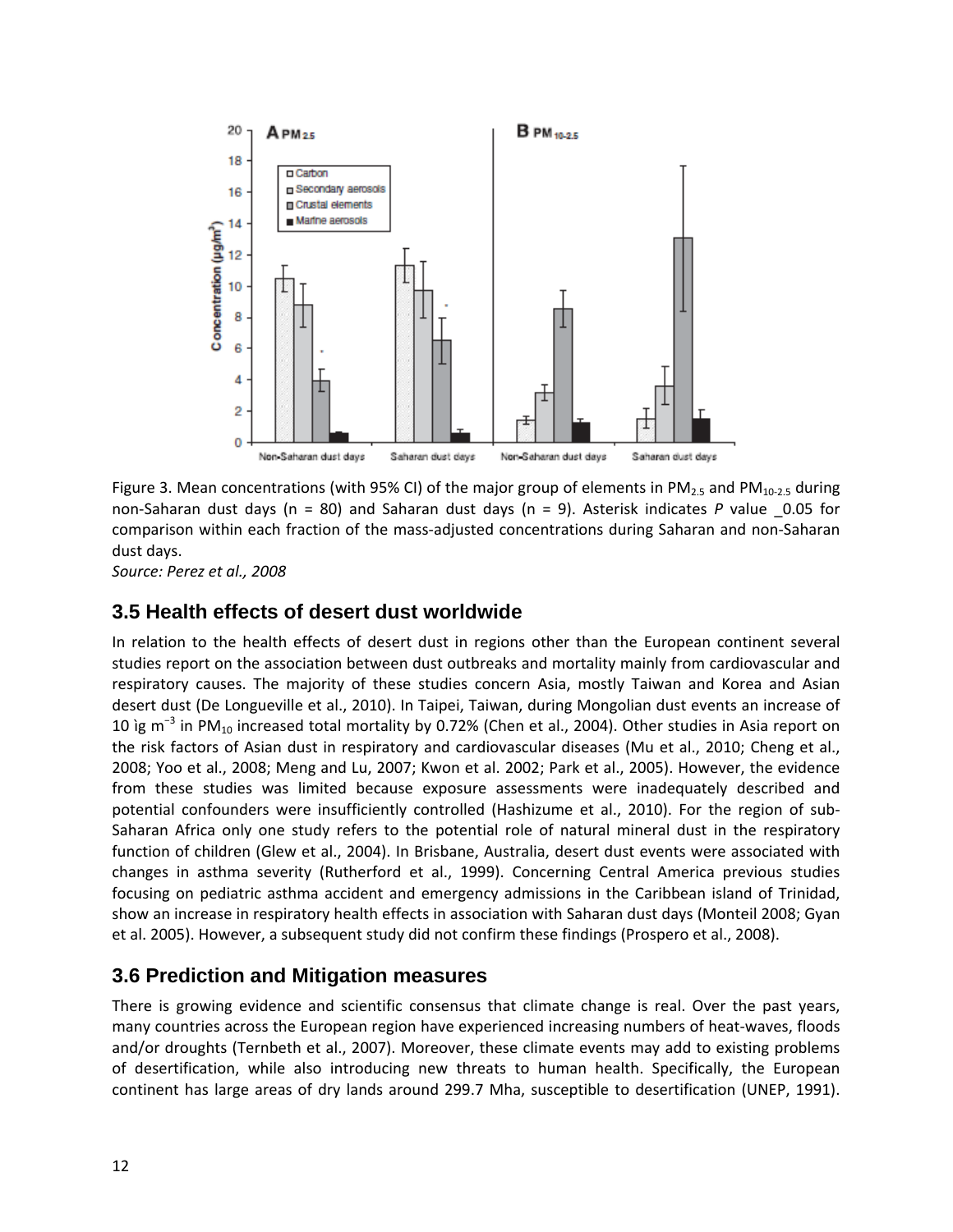Desertification processes affect between 8‐10 % of the total European land from low to high degrees of degradation. The main factors and causes of desertification processes acting in Europe are geomorphology favouring soil erosion processes, alterations of the water balance, overexploitation of water resources, increasing forest fires, etc. The Mediterranean region is particularly sensitive to desertification processes due to its fragile environmental conditions. Steps should be taken to ensure relevant health protection, as climate change and desertification process will probably cause an increase of dust outbreaks. Research should be done on the way to model and predict desertification of the Mediterranean Basin as long as the occurrence of dust storms. Further work is needed on the important questions of monitoring, prediction and forecasting of Sahara dust intrusions. Dust forecasts could be used to inform the public so to reduce health risks. Alert messages and general recommendations to the public and especially the elderly such as to reduce outdoor activities during dust storms could improve public health.

Another issue to consider is that sedimentation of African dust during dust outbreaks may increase resuspension during a number of days after the episode. These resuspension contributions may considerably enhance PM levels for a longer period than the duration of the dust intrusion. To abate the resuspension of deposited dust after intensive African dust outbreaks, mitigation measures could be adapted by the national authorities of countries suffering by frequent episodes. Street sweeping and cleaning could be efficient in reducing Sahara dust particles available for resuspension. Recent studies provide evidence that these methods reduce resuspension from paved road surfaces (Karanasiou et al., 2011; Amato et al., 2010).

### *Conclusions*

In Europe the possible health effects of dust outbreaks have been rarely studied. The review of the literature shows that the association of fine particles with total or cause specific daily mortality is not significant during Saharan dust intrusions. However, regarding coarse particles PM<sub>10</sub> or PM<sub>2.5-10</sub> an explicit answer cannot be given. Some of the published studies state that coarse particle fraction increase mortality during Sahara dust days while other studies find no association between mortality and coarse PM. The reasons for this discrepancy between the published studies might lie in:

- The different size fraction studied (PM<sub>10</sub> or PM<sub>2.5-10</sub>) and the different way to determine coarse concentration, eg:  $PM_{2.5-10}$  is calculated by subtracting a direct measurement of  $PM_{2.5}$  from a direct measurement of  $PM_{10}$ . The disadvantage of this is that coarse particle measurement is then affected by two measurement errors rather than one. Studies that report on PM<sub>2.5</sub>-10 (Tobías et al., in press; Mallone et al., 2011; Perez et al., 2008) are in agreement, a strong association was found between concentration levels and daily mortality while studies examining PM<sub>10</sub> (Samoli et al., 2011a; Sajani et al., 2011; Middleton et al., 2008) produce different results, the impact of Sahara dust on daily mortality was not significant. On the other hand Jimenez et al. 2010 found that  $PM_{10}$  concentrations displayed a significant statistical association with daily mortality on days with Saharan dust while this association was not in evidence for non‐Sahara dust days.
- The different time periods studied, e.g: heat waves could influence the analysis results so they should be excluded from the databases
- The different studied areas. As environmental conditions are often not evenly distributed over the years, the episodic nature of dust events makes them difficult to study. Epidemiological studies require sufficient statistical power to detect marginally significant effects while the low frequency of Saharan dust days prevent analysis of cause‐specific mortality. As the occurrence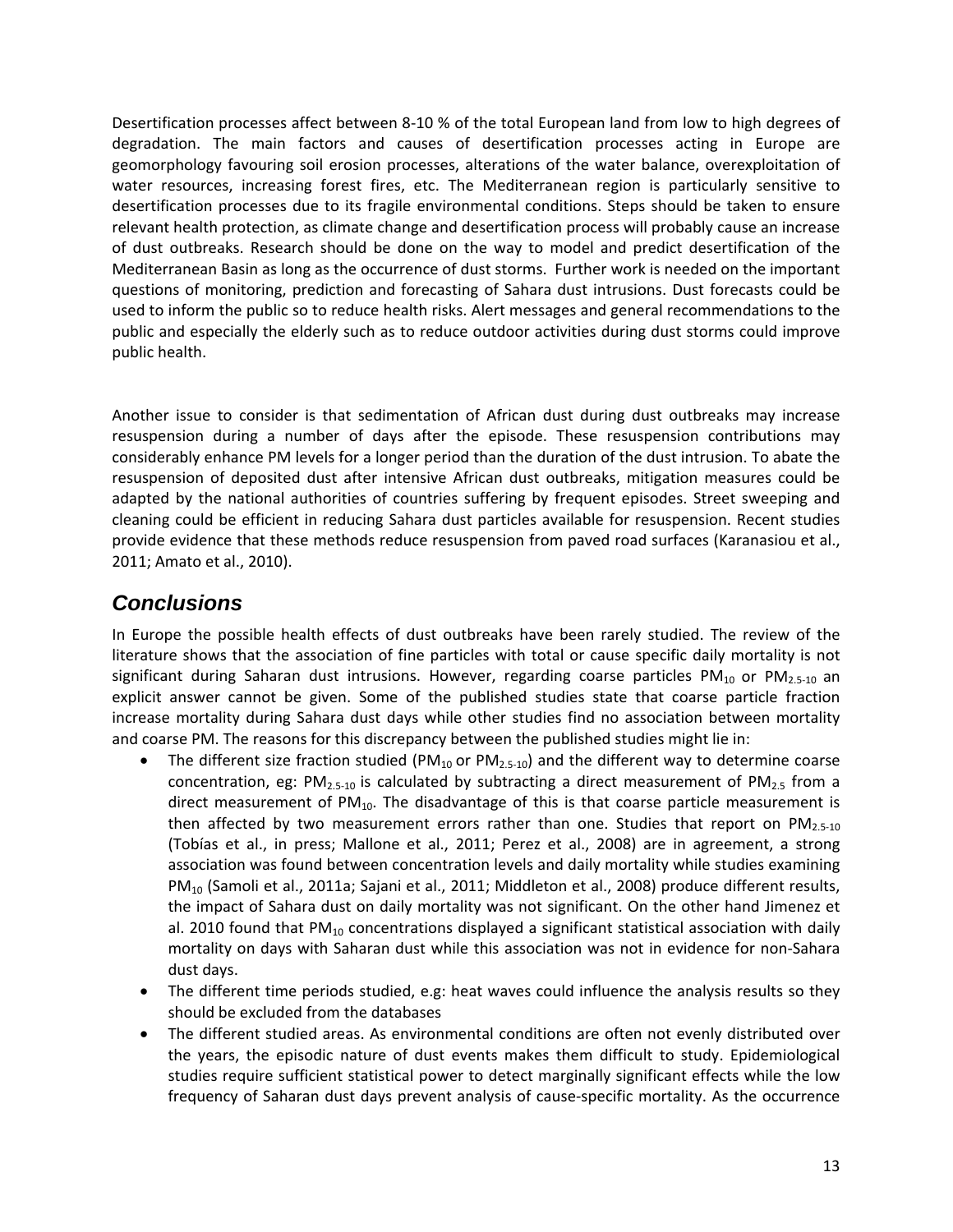and intensity of Sahara dust intrusions is higher in the Eastern Mediterranean Basin rather than in the Western Mediterranean Basin the statistical power of epidemiological studies conducted in these regions is probably different. However, two studies (Mallone et al. 2011 and Sajani et al. 2011) both conducted in Italy reached different results.

 The different methodologies used for the definition of episodic days that include combinations of back trajectories analysis,  $PM_{10}$  concentration levels, lidar observations and  $PM_{10}/NO_2$  values. Researchers should conclude to a common protocol for the definition of Sahara dust episodes to produce comparable results.

The main conclusion of this review is that the health impact of Saharan dust outbreaks needs to be further explored, especially in Southern European areas, the most impacted by these episodes using comparable methodologies. Given that some evidence exists for the health risks of coarse particles, PM<sub>2.5-10</sub> during Sahara dust events, future studies should focus on the chemical characterization of the coarse particle mode during these episodes. The toxic effects of coarse particles when they originate from desert sources should be further investigated.

The outcome of this paper may be considered to establish the objectives and strategies of the new European 2013 directive on atmospheric particle levels. The Sahara dust outbreaks, which are beyond control from the Member States, mostly affect Mediterranean countries. An implication for public policy in Europe is that to protect public health, anthropogenic sources of particulate pollution need to be more rigorously controlled in areas highly impacted by Saharan dust (Perez and Kunzli, 2011).

### *Acknowledgements*

The authors would like to thank Laura Perez and Aurelio Tobias for their recommendations in the current report.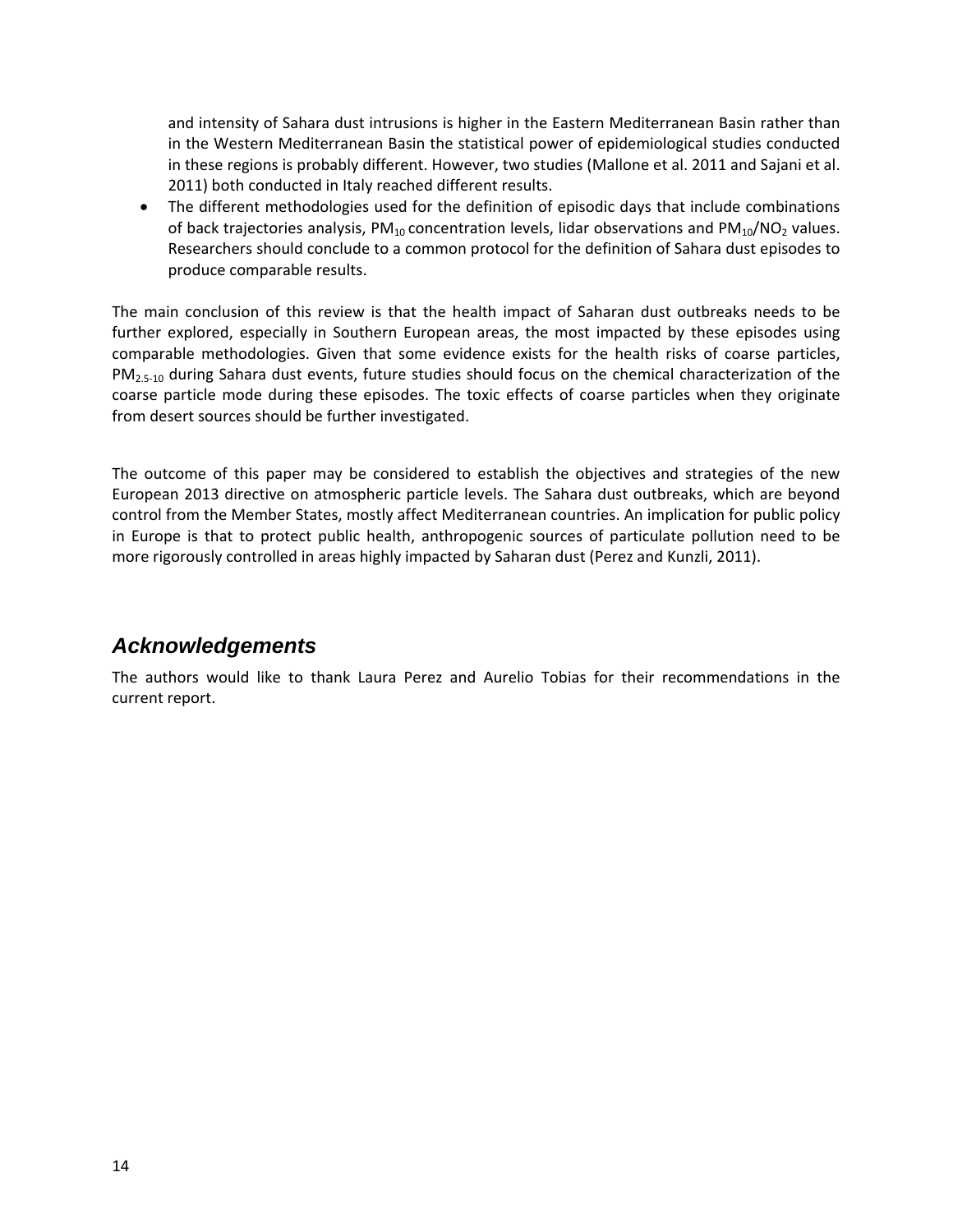#### *References*

- Alastuey, A., Querol, X., Castillo, S., Escudero, M., Avila, A., Cuevas, E., Torres, C., Romero, P.M., Exposito, F., Garcia, O., Diaz, J.P., Dingenen, R.V., Putaud, J.P., 2005. Characterisation of TSP and PM2.5 at Izaña and Sta. Cruz de Tenerife (Canary Islands, Spain) during a Saharan dust episode. Atmospheric Environment 39, 4715–4728.
- Alexis N.E., Lay J.C., Zeman K. et al., 2006. Biological material on inhaled coarse fraction particulate matter activates airway phagocytes in vivo in healthy volunteers, Journal of Allergy and Clinical Immunology 117, 1396–1403.
- Amato F., Querol X., Johansson C., Nagl C., Alastuey A., 2010. A review on the effectiveness of street sweeping, washing and dust suppressants as urban PM control methods. Science of the Total Environment, 408, 3070–3084.
- Arimoto R., Ray B.J., Lewis N.F., Tomza U., Duce R.A.,1997. Mass‐particle size distributions of atmospheric dust and the dry deposition of dust to the remote ocean, Journal of geophysical research 102, 15867‐15874.
- Bell M.L., Samet J.M., Dominici F., 2004. Time‐series studies of particulate matter. Annual Reviews of Public Health 25, 247–80.
- Cheng M.F., Ho S.C., Chiu H.F., Wu T.N., Chen P.S., Yang C.Y., 2008. Consequences of exposure to Asian dust storm events on daily pneumonia hospital admissions in Taipei, Taiwan. Journal of Toxicology and Environmental Health 71, 1295–999.
- Chiapello I., Bergametti G., Gomes L., Chatenet B., 1995. An additional low layer transport of Sahelian and Saharan dust over the North‐Eastern Tropical Atlantic. Geophysical Research Letters 22, 3191– 3194.
- Coudé‐Gaussen G., Rognon P., Bergametti G., Gomes L., Strauss B., Gros J.M., Coustumer M.N.L., 1987. Saharan dust over Fuerteventura Island (Canaries), Chemical and mineralogical characteristics, air mass trajectories and probable sources, Journal of geophysical research 92, 9753‐9711.
- De Longueville F., Hountondji Y.‐C., Henry S., Ozer P., 2010. What do we know about effects of desert dust on air quality and human health in West Africa compared to other regions? Science of the Total Environment 409, 1‐8.
- Dominici F., Sheppard L., Clyde M., 2003. Health effects of air pollution: a statistical review. International Statistical Reviews 71, 243–76.
- Erel Y., Kalderon‐Asael B., Dayan U., Sandler A., 2007. European atmospheric pollution imported by cooler air masses to the Eastern Mediterranean during the summer. Environmental Science & Technology 41, 5198‐5203.
- Escudero M., Querol X., Ávila A., Cuevas E., 2007. Origin of the exceedances of the European daily PM limit value in regional background areas of Spain. Atmospheric Environment, 41, 730‐744.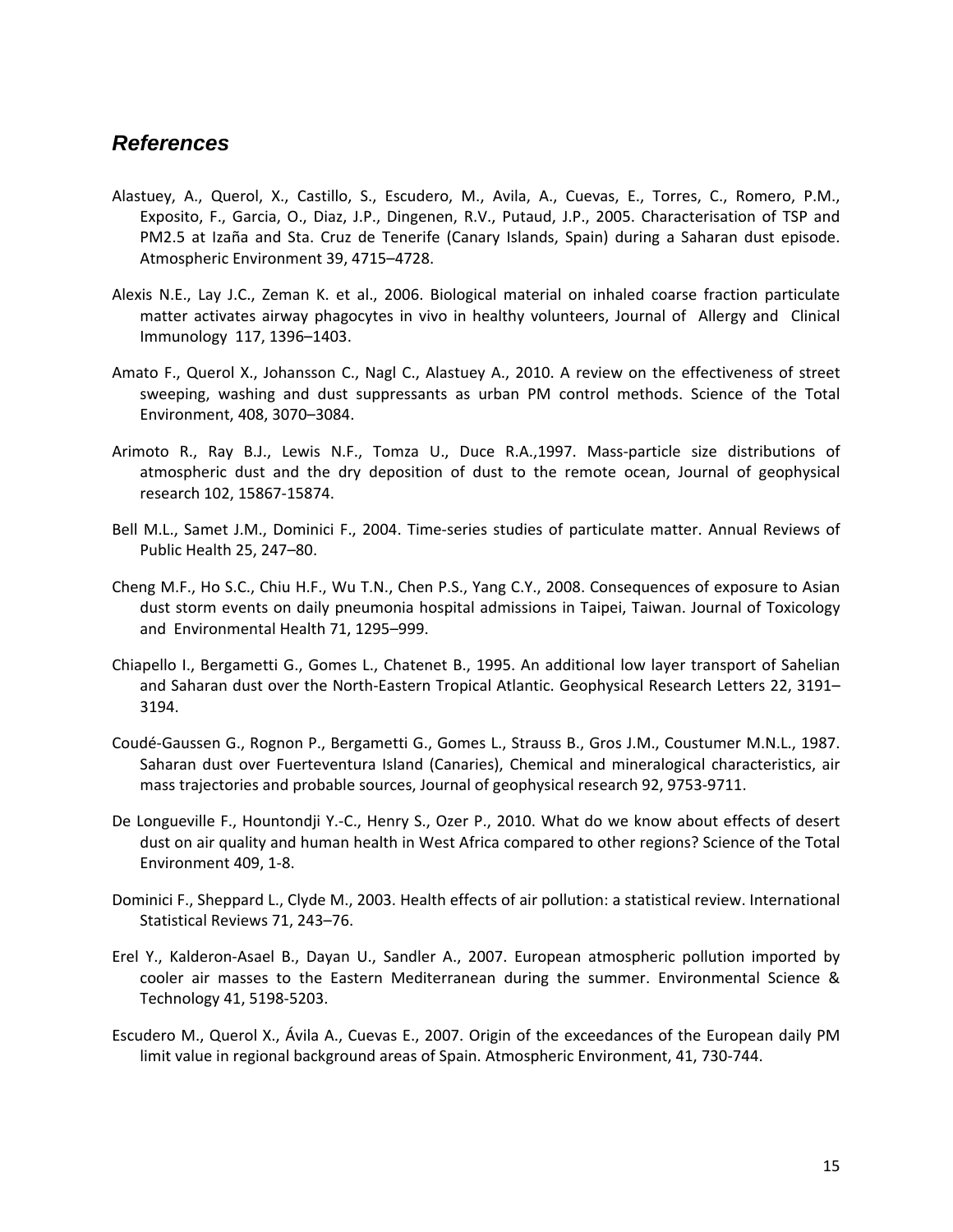- Escudero, M., Castillo, S., Querol, X., Avila, A., Alarcon, M., Viana, M.M., Alastuey, A., Cuevas, E., Rodrıguez, S., 2005. Wet and dry African dust episodes over Eastern Spain. Journal of Geophysical Research 110 (D18S08) 10.1029.
- Gerasopoulos E., Kouvarakis G., Babasakalis P., Vrekoussis M., Putaud J.‐P., Mihalopoulos N., 2006. Origin and variability of particulate matter  $(PM_{10})$  mass concentrations over the Eastern Mediterranean. Atmospheric Environment 40, 25, 4679‐4690.
- Glew R.H., Kassam H., Vander Voort J., Agaba P.A., Harkins M., VanderJagt D.J., 2004. Comparison of pulmonary function between children living in rural and urban areas in northern Nigeria. Journal of Tropical Pediatrics, 50:209–16.
- Goudie A.S. and Middleton N.J., 2001. Saharan dust storms: nature and consequences. Earth‐Science Reviews 56, 179–204.
- Goudie, A.S. and Middleton, N.J. 2006. Desert Dust in the Global System, Springer, Heidelberg.
- Griffin D. W., Garrison V. H., Herman, J. R., Shinn, E. A. (2001). African desert dust in the Caribbean atmosphere: Microbiology and public health. Aerobiologia, 17, 203–213.
- Gyan K., Henry W., Lacaille S., et al., 2005. African dust clouds are associated with increased pediatric asthma accident and emergency admissions on the Caribbean island of Trinidad. International Journal of Biometeorology, 49, 371–6.
- Happo M.S., Salonen R.O., Halinene A.I., Jalava P.I., Penanen A.S., Kosma V.M., Sillanpaa M., Hillamo R., Brunekreef B., Katsouyanni K., Sunyer J., Hirvonen M-R., 2007. Dose- and time-dependency of inflammatory responses in the mouse lung to urban air coarse, fine and ultrafine particles from six European cities. Inhalation Toxicology 19:227–246.
- Hashizume M., Ueda K., Nishiwaki Y., Michikawa T., Onozuka D., 2010. Health effects of Asian dust events: a review of the literature. Japanese journal of hygiene 65, 413‐421.
- Jiménez, E., Linares, C., Martínez, D., Díaz, J., 2010. Role of Saharan dust in the relationship between particulate matter and short-term daily mortality among the elderly in Madrid (Spain). Sci Tot Environ*,* 408(23), 5729‐5736.
- Kallos G., Astitha M., Katsafados P., Spyrou C., 2007. Long-Range transport of Anthropogenically and Naturally Produced particulate matter in the Mediterranean and north Atlantic: current State of Knowledge. Journal of Applied Meteorology and Climatology 46, 1230–1251, doi:10.1175/JAM2530.1.
- Karanasiou A., Moreno T., Amato F., Lumbreras J., Narros A., Borge R., Tobías A., Boldo E., Linares C., Pey J., Reche C., Alastuey A., Querol X., 2011. Road dust contribution to PM levels ‐ Evaluation of the effectiveness of street washing activities by means of Positive Matrix Factorization. Atmospheric Environment 45, 2193‐2201.
- Koçak M., Mihalopoulos N., Kubilay N., 2007. Contributions of natural sources to high PM10 and PM2.5 events in the eastern Mediterranean. Atmospheric Environment 41, 3806–3818.
- Kwon H.J., Cho S.H., Chun Y., Lagarde F., Pershagen G., 2002. Effects of the Asian dust events on daily mortality in Seoul, Korea. Environmental Research 90, 1–5.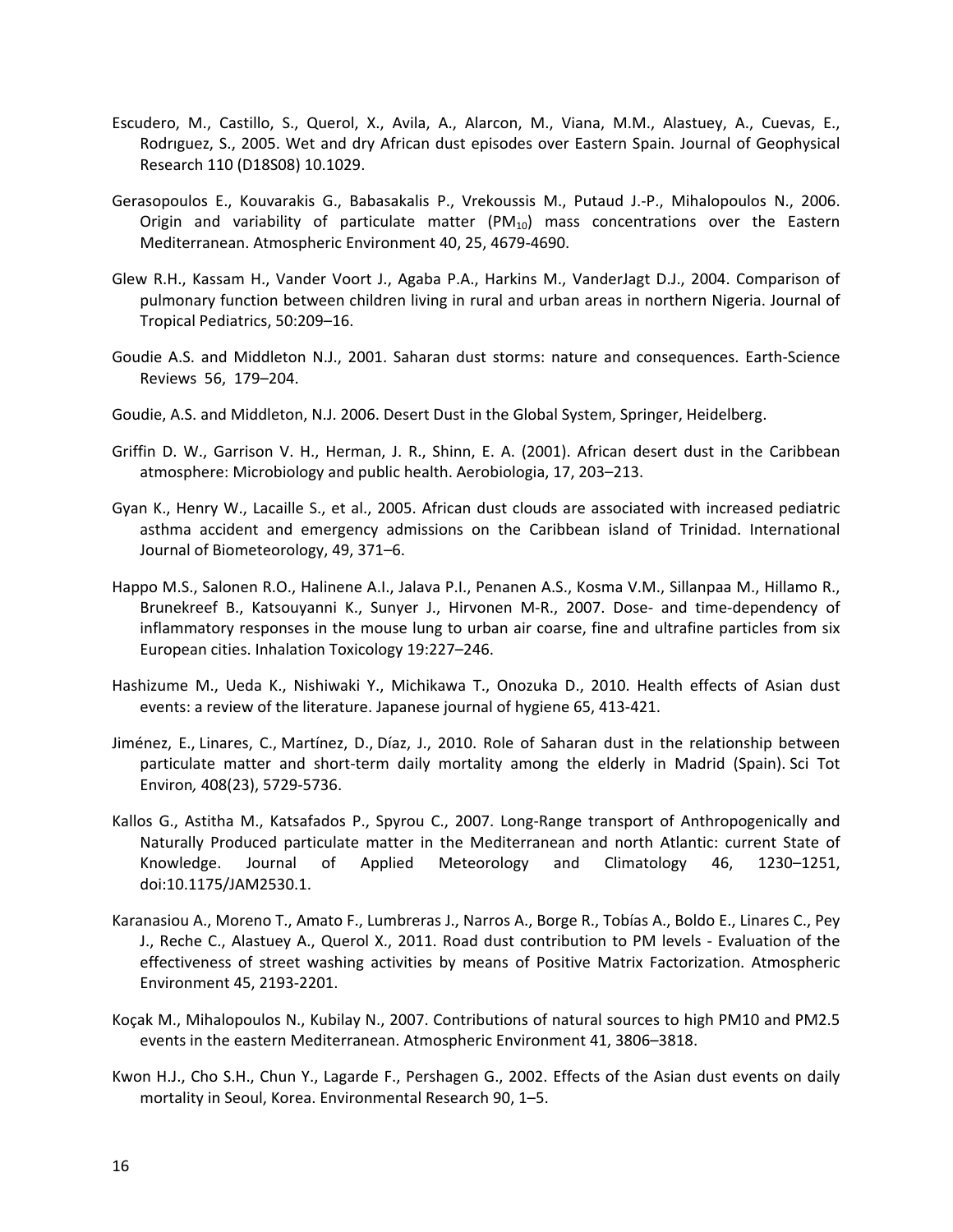- Mallone S., Stafoggia M., Faustini A., et al. 2011. Saharan Dust and Associations between Particulate Matter and Daily Mortality in Rome, Italy. Environmental Health Perspectives, doi: 10.1289/ehp.1003026.
- Meng Z.Q., Lu B., 2007. Dust events as a risk factor for daily hospitalization for respiratory and cardiovascular diseases in Minqin, China. Atmospheric Environment 41, 7048–58.
- Middleton N., Panayotis Y., Kleanthous S., Kolokotroni O., Schwartz J., Dockery D.W., et al. 2008. A 10‐ years time‐series analysis of respiratory and coardiovascular morbidity in Nicosia, Cyprus: the effect of short term changes in air pollution and dust storms. Environmental Health 7: 39.
- Mitsakou C., Kallos G., Papantoniou N., Spyrou C., Solomos S., Astitha M., Housiadas C., 2008. Saharan dust levels in Greece and received inhalation doses, Atmospheric Chemistry and Physics 8, 11967‐ 1996.
- Monteil M.A., 2008. Saharan dust clouds and human health in the English‐speaking Caribbean: what we know and don't know. Environmental Geochemical Health 30, 339–43.
- Moreno, T., Querol, X., Castillo, S., Alastuey, A., Cuevas, E., Herrmann, L., Mounkaila, M., Elvira, J., Gibbons, W., 2006. Geochemical variations in aeolian mineral particles from the Sahara‐Sahel dust corridor. Chemosphere 65, 261–270.
- Mu H., Battsetseg B., Ito T.Y., Otani S., Onishi K., Kurozawa Y., 2010. Effects of Asian dust storm on health-related quality of life: A survey immediately after an Asian dust storm event in Mongolia International Journal of Health Research 3, 87‐92.
- Park J.W., Lim Y.H., Kyung S.Y., An C.H., Lee S.P., Jeong S.H., et al., 2005. Effects of ambient particulate matter on peak expiratory flow rates and respiratory symptoms of asthmatics during Asian dust periods in Korea. Respirology 10:470–6.
- Perez L., Künzli N. 2011. Saharan dust: No reason to exempt from science or policy. Occupational and Environmental Medicine 68, 389‐390.
- Perez L., Tobias A., Querol X., Kunzli N., Pey J., Alastuey A., et al. 2008. Coarse particles from Saharan dust and daily mortality. Epidemiology 19, 800‐807.
- Polymenakou P.N., Mandalakis M., Stephanou E.G., Tselepides A., 2007. Particle Size Distribution of Airborne Microorganisms and Pathogens during an Intense African Dust Event in the Eastern Mediterranean. Environmental Health Perspectives 113, 292‐296.
- Prospero J.M., Nees R.T., 1986. Impact of the North African drought and El Niño on mineral dust in the Barbados trade winds. Nature 320, 735‐738.
- Prospero J.M., Blades E., Naidu R. et al., 2008. Relationship between African dust carried in the Atlantic trade winds and surges in pediatric asthma attendances in the Caribbean. International Journal of Biometeorology 52:823‐32.
- Querol X. Pey J., Pandolfi M., Alastuey A., Cusack M., Pérez N., Moreno T., Viana M., Mihalopoulos N., Kallos G., Kleanthous S., 2009. African dust contributions to mean ambient PM10 mass‐levels across the Mediterranean Basin. Atmospheric Environment 43, 4266‐4277.